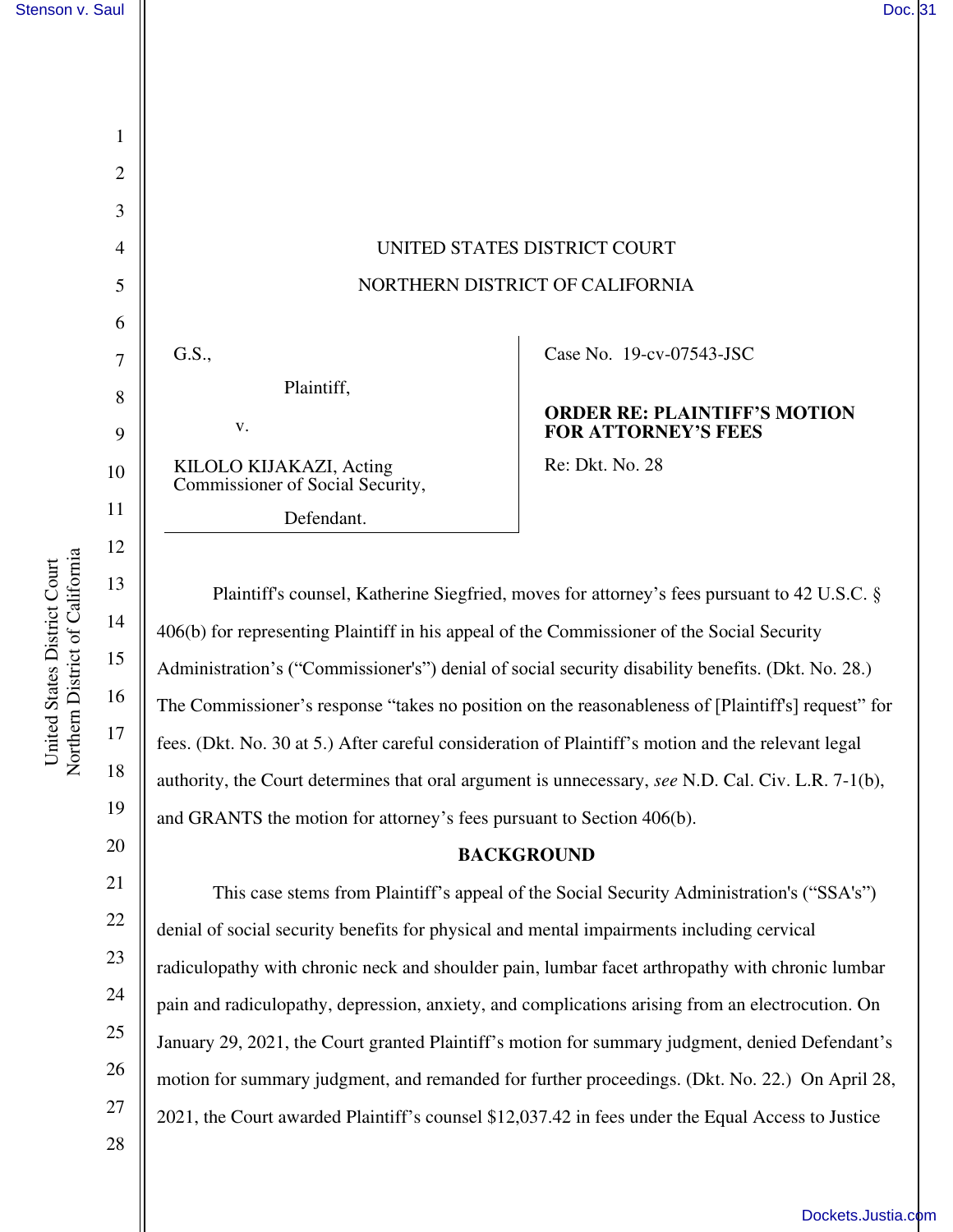1 2

3

4

5

6

7

8

9

10

11

12

13

14

15

16

17

18

19

20

21

22

### Act ("EAJA"), 28 U.S.C. § 2412(d). (Dkt. No. 27.)

Following remand, SSA found Plaintiff disabled. (Dkt. No. 28-2.) On March 22, 2022, Plaintiff was notified that he had been awarded disability benefits as of August 2016 and that he would receive \$120,932.00 in past due benefits. (Dkt. No. 36-2; Dkt. No. 21-1 at ¶ 6.) Social Security withheld \$30,233.03 from Plaintiff's past due award for attorney's fees as 25 percent of Plaintiff's past-due benefits. (Dkt. No. 28-1 at 3.) Plaintiff's counsel thereafter filed the now pending motion for attorney's fees for work performed in this Court under Section 406(b). (Dkt. No. 28.) Pursuant to Plaintiff and his counsel's contingency fee agreement for this case, counsel may seek fees up to 25 percent of any past-due benefits awarded to Plaintiff. (Dkt. No. 28-3 at 1.) Counsel accordingly requests fees in the amount of \$30,233 that represents approximately 25 percent of Plaintiff's past-due benefits. (Dkt. No. 28-1 at ¶ 6.) Plaintiff's counsel served Plaintiff with a copy of the motion. (Dkt. No. 28-1 at 3.) The Commissioner filed a response taking no position on the reasonableness of the fees sought. (Dkt. No. 30.)

### **LEGAL STANDARD**

Section 406(b) provides that "[w]henever a court renders a judgment favorable to a [social security] claimant under this subchapter who was represented before the court by an attorney, the court may determine and allow as part of its judgment a reasonable fee" to claimant's attorney; such a fee can be no more than 25 percent of the total of past-due benefits awarded to the claimant. 42 U.S.C. § 406(b)(1)(A). A court may award such a fee even if the court's judgment did not immediately result in an award of past-due benefits; where the court, for instance, remands for further consideration, the court may calculate the 25 percent fee based upon any past-due benefits awarded on remand. *See, e.g., Crawford v. Astrue*, 586 F.3d 1142, 1144 (9th Cir. 2009) (en banc).

23 24 25 26 27 28 Under Section 406(b), a court must serve "as an independent check" of contingency fee agreements "to assure that they yield reasonable results." *Gisbrecht v. Barnhart*, 535 U.S. 789, 807 (2002). Section 406(b) "does not displace contingent-fee agreements within the statutory ceiling; instead, [Section] 406(b) instructs courts to review for reasonableness fees yielded by those agreements." *Id*. at 808-09. The court's review of a fee agreement is based on the character of the representation and the results achieved, *see Gisbrecht*, 535 U.S. at 808, and can include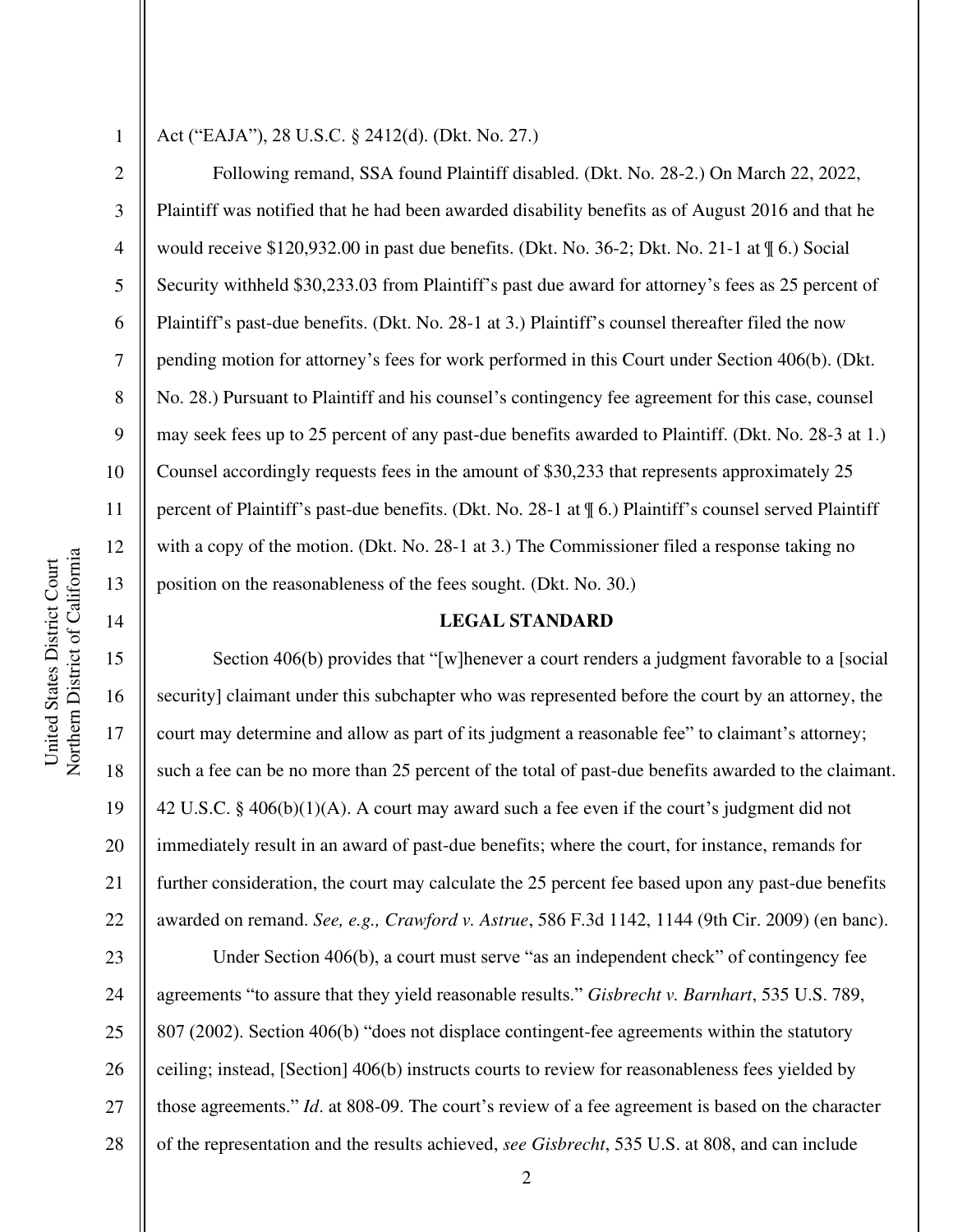1

2

3

4

5

6

7

8

analyzing: whether counsel provided substandard representation; any dilatory conduct by counsel to accumulate additional fees; whether the requested fees are excessively large in relation to the benefits achieved; and the risk counsel assumed by accepting the case. *See Crawford*, 586 F.3d at 1151-52.

A court must offset an award of Section 406(b) attorneys' fees by any award of fees granted under the EAJA. *See Gisbrecht*, 535 U.S. at 796; *Parrish v. Comm'r of Soc. Sec. Admin*., 698 F.3d 1215, 1218 (9th Cir. 2012).

#### **ANALYSIS**

9 10 11 12 13 14 15 16 17 18 19 20 21 22 23 24 25 26 27 28 Plaintiff's counsel has demonstrated that the amount of fees requested is reasonable for the services rendered. *See Gisbrecht*, 535 U.S. at 807. First, while not dispositive, Plaintiff's and counsel's contingency fee agreement is within the 25 percent threshold permitted under Section 406(b), as the agreement provides that counsel will not ask for a fee of more than 25 percent of the total past-due benefits awarded. (Dkt. No. 28-3.) Second, there is no indication that a reduction in fees is warranted due to any substandard performance by counsel or that counsel delayed these proceedings in an effort to increase the amount of fees awarded. To the contrary, counsel provided substantial work and achieved favorable results for Plaintiff as she succeeded in having the Court remand this matter for further proceedings. Nor is the amount of fees, \$30,233, excessive; in fact, the SSA specified that this amount is 25 percent of Plaintiff's past-due benefits. (Dkt. No. 28-2 at 4.) *See, e.g., Eckert v. Berryhill*, No. 15-CV-04461-JCS, 2017 WL 3977379, at \*3 (N.D. Cal. Sept. 11, 2017) (awarding \$16,566.25 in fees following an award of \$66,265 in retroactive benefits); *Devigili v. Berryhill*, No. 15-CV-02237-SI, 2017 WL 2462194, at \*2 (N.D. Cal. June 7, 2017) (awarding \$15,278.00 in fees following an award of \$76,391.00 in retroactive benefits); *Conner v. Colvin*, No. 13-CV-03324-KAW, 2016 WL 5673297, at \*3 (N.D. Cal. Oct. 3, 2016) (awarding \$17,746.00 in fees following an award of \$94,987.60 in retroactive benefits). Lastly, the Court finds that Plaintiff's counsel assumed a substantial risk of not recovering fees when she accepted this case. Plaintiff and counsel entered into the contingency fee agreement prior to the filing of this action. (Dkt. No. 28-1 at ¶ 3.) At that time, the Agency had completely denied Plaintiff any requested benefits, and counsel could not know that the Court would remand to the Commissioner.

3